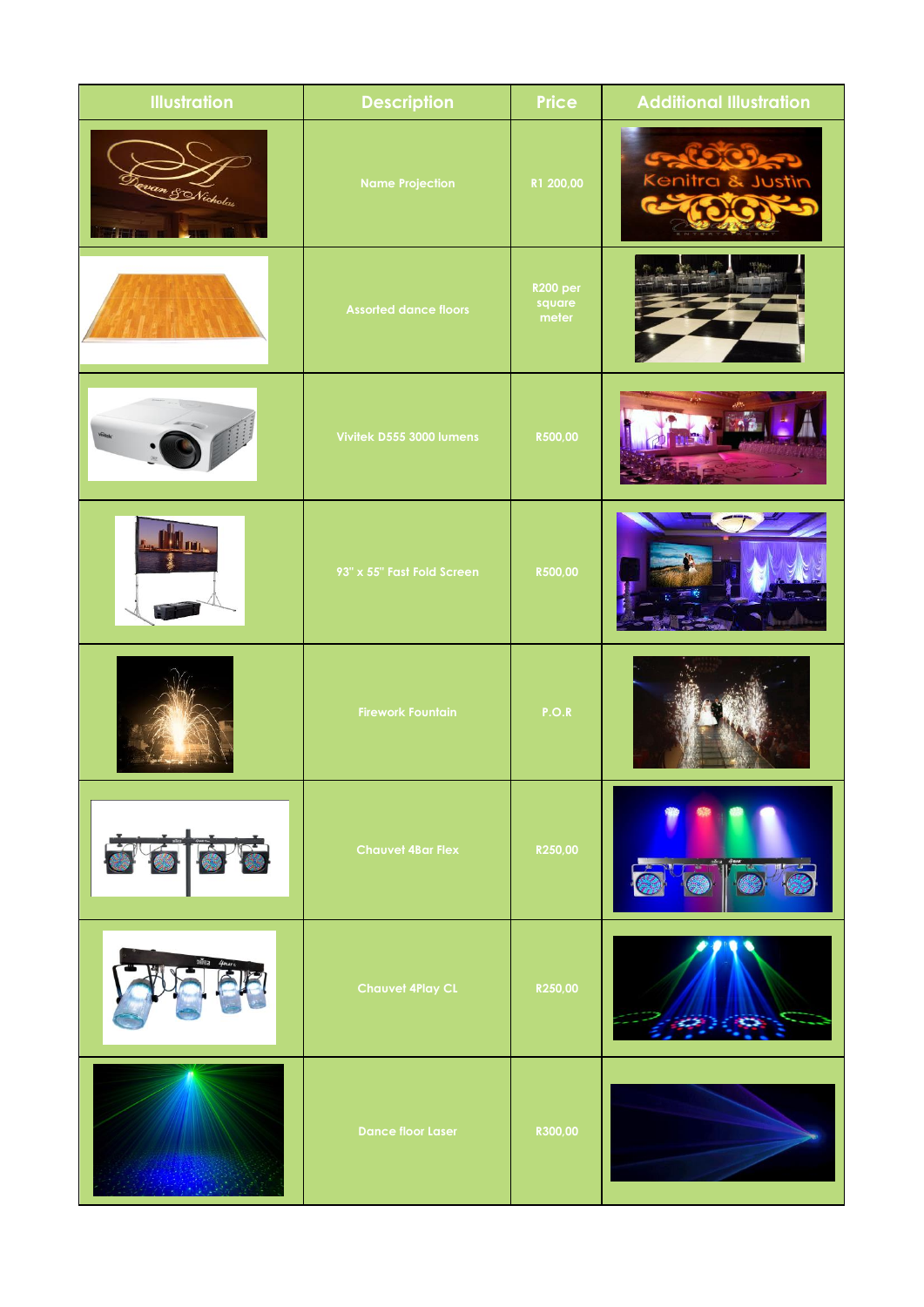|      | Mirror Ball And 2 Pin Spots                                                                       | R400,00 |                 |
|------|---------------------------------------------------------------------------------------------------|---------|-----------------|
|      | <b>Chauvet Intimidator Spot</b><br>250 LED Moving Head                                            | R300,00 | DH <sub>S</sub> |
|      | <b>Chauvet Slimpar 56/64</b><br>Can be used in a variety<br>of applications                       | R100,00 |                 |
|      | ADJ FREQ5 Strobe Light                                                                            | R200,00 |                 |
| 0.57 | <b>Chauvet Bubble King</b><br>including bubble liquid for<br>2 hours use                          | R400,00 |                 |
|      | <b>Chauvet Hurricane Flex</b><br>1800 Smoke machine including<br>liquid for 3 hours<br><b>use</b> | R400,00 |                 |
|      | <b>ADJ Snow Flurry snow</b><br>machine including liquid for<br>2 hours use                        | R700,00 |                 |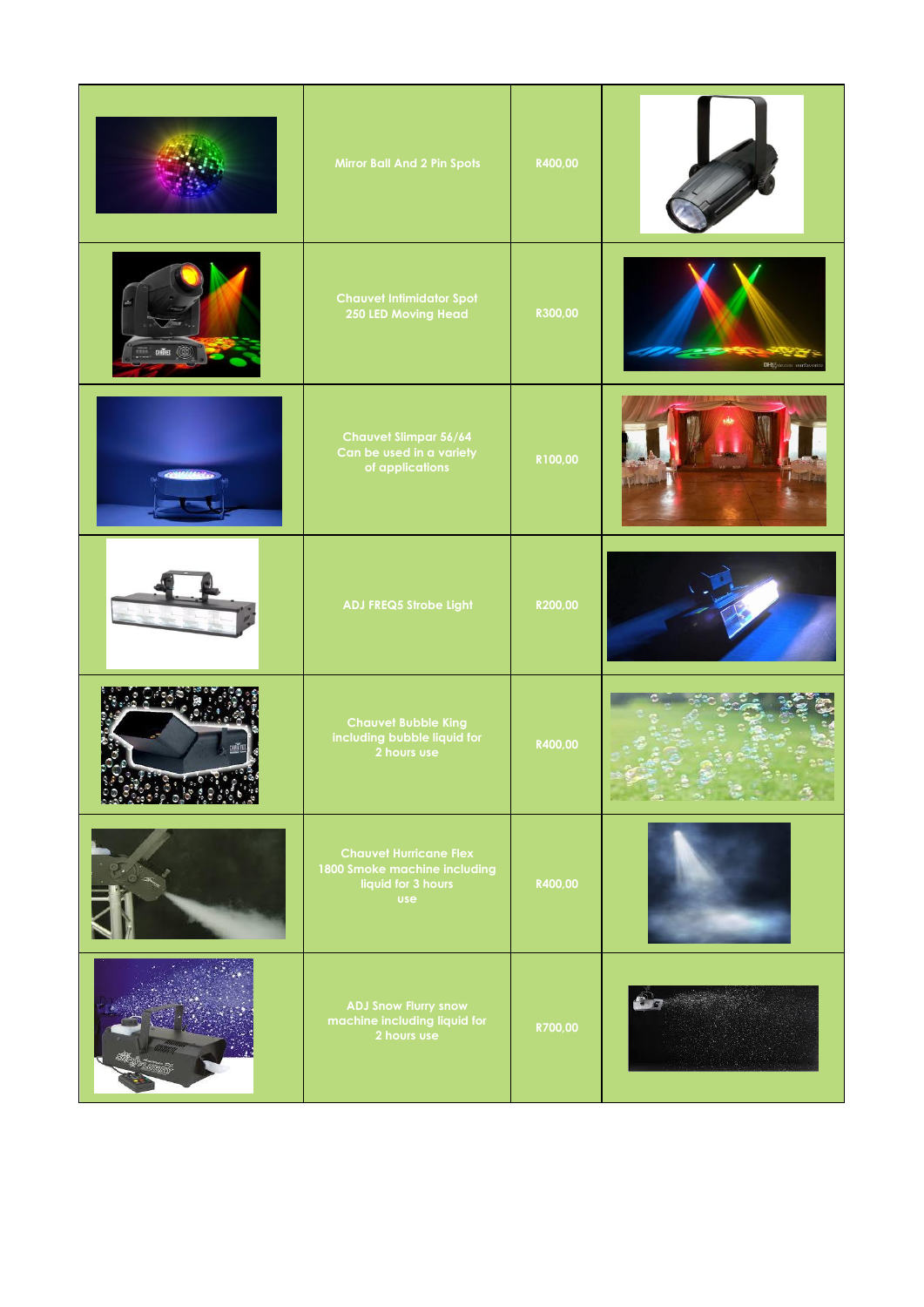|                     | <b>Chauvet Nimbus Dry Ice</b><br>low fog machine (excluding dry<br>ice) | R400,00 |             |
|---------------------|-------------------------------------------------------------------------|---------|-------------|
|                     | Dry Ice<br>Enough for continuous use of 20<br>minutes                   | R230,00 |             |
|                     | JBL EON 518S 500 Watt RMS Bass Bin                                      | R400,00 |             |
| $\overline{\cdots}$ | Extra time per hour after 24:00                                         | R600,00 | <b>BARK</b> |
|                     | 15 Meter Festoon lights                                                 | R250,00 |             |
|                     | <b>Fairy Lights 20 Meters</b>                                           | R200,00 |             |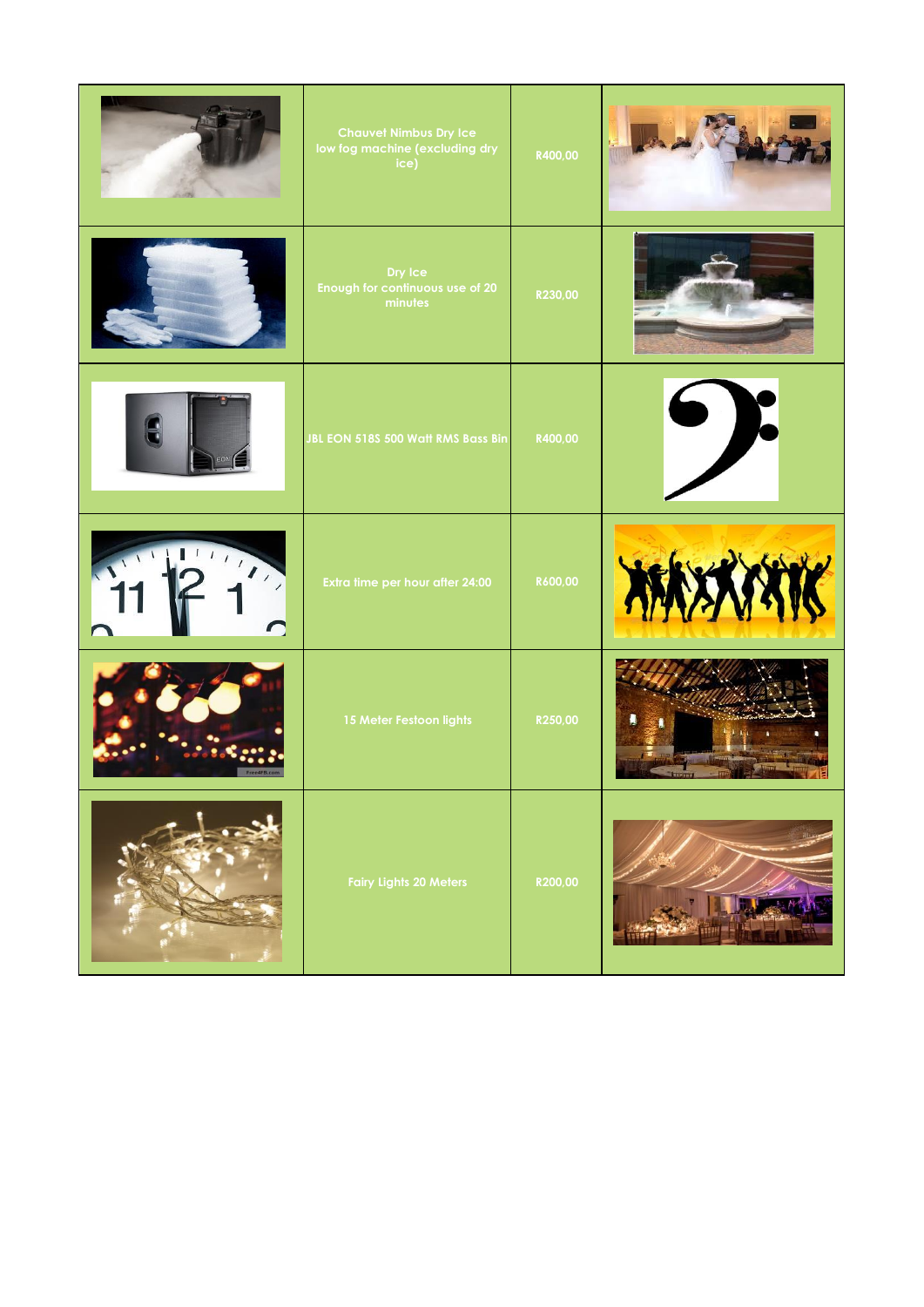| $\frac{12222}{100000}$<br>$\mathbb{R}$ | 1000W Inverter with battery                                        | R500,00   |  |
|----------------------------------------|--------------------------------------------------------------------|-----------|--|
|                                        | 32A 3 phase power distro<br>(6 x 16A plugs) and 30 meter<br>cable. | R500,00   |  |
|                                        | 30kva Generator on trailer                                         | R7 000,00 |  |
|                                        | <b>7KvA Diesel Generator</b>                                       | R1 000,00 |  |
|                                        | $2 \times 2$ meter stage/lift (30 - 60 cm)                         | R800,00   |  |
|                                        | <b>Chauvet Slimpar Q12</b>                                         | R120,00   |  |
|                                        | Longman F1 R600 Led Parcan                                         | R140,00   |  |
|                                        | <b>Shure Lavalier Mic and reciever</b>                             | R200,00   |  |